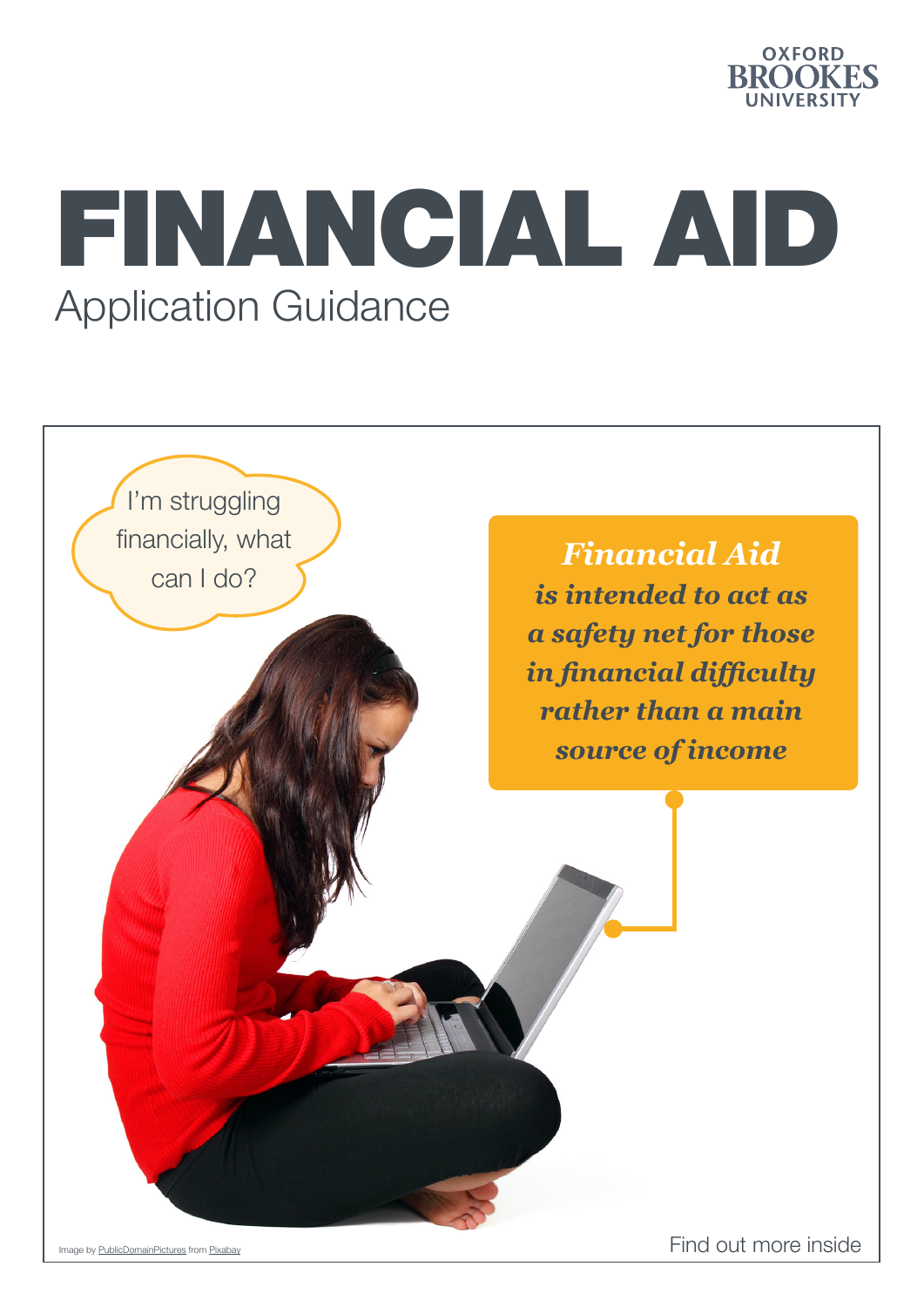### The application is a 4-step process

#### Step 1:

Read these guidance notes

Step 2:

Complete the application form

#### Step 3:

Look out for an email from Financial Aid within a few days. We will let you know what evidence you need to provide to complete your application

#### Step 4:

Reply to our email, submitting ALL the evidence requested

Please note that your application is not complete until you have submitted all the evidence requested. An incomplete application will be rejected.

#### Please wait for our email before sending any evidence.

The evidence we ask for is tailored to each student's application.

The primary purpose of Financial Aid is to relieve financial difficulties which might impact on a student's participation in higher education at Oxford Brookes and help them remain at the University.

Students should be aware that Financial Aid is intended to act as a safety net for those in financial difficulty rather than their main source of income.

All communication is from Financial Aid to your Brookes email account. HOW WILL YOU CONTACT ME? -

> Any Oxford Brookes University enrolled student is eligible to apply. You must demonstrate that you had all funding for which you are eligible in place for living costs and tuition fees at the start of your course and of the academic year.

WHO CAN APPLY?

If you are a Postgraduate, EU, International or other self-funded student, you must provide evidence that you made adequate provision for your tuition fees and living costs such as rent, travel, childcare and bills for the duration of your course, prior to the start of the course and of the academic year. You will then need to demonstrate that there has been a significant and unexpected change in your circumstances since the start of your course.

If you are a Postgraduate, EU, International or other self-funded student and are unable to fully fund your studies, you can defer your course start date or take approved temporary withdrawal: the deadline for suspending your course and not being liable to the University for tuition fees for the year is Friday of Week 4 of the start of your academic year.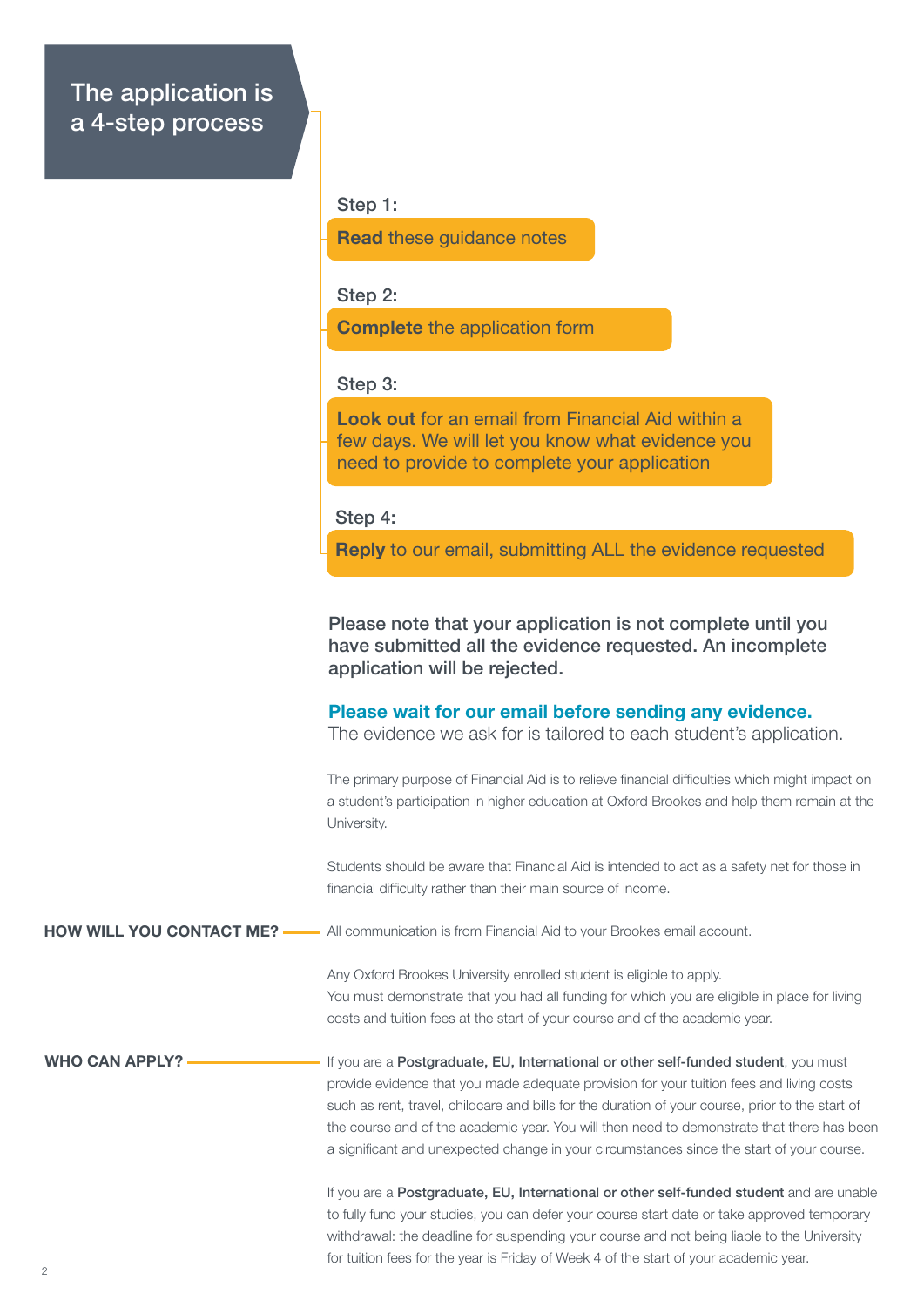| <b>WHAT KIND OF EVIDENCE WILL</b>           |                                                                                                                                                                                                                                                                                                                                                 |
|---------------------------------------------|-------------------------------------------------------------------------------------------------------------------------------------------------------------------------------------------------------------------------------------------------------------------------------------------------------------------------------------------------|
| <b>YOU ASK FOR?</b>                         | Please wait for our email before sending anything.                                                                                                                                                                                                                                                                                              |
|                                             | We will email you within a few days of you submitting your application form. The evidence                                                                                                                                                                                                                                                       |
|                                             | we ask for is tailored to each student's application.                                                                                                                                                                                                                                                                                           |
|                                             | We will ask you for at least 3 pieces of supporting information:                                                                                                                                                                                                                                                                                |
|                                             | 1 Funding eg. Student Finance                                                                                                                                                                                                                                                                                                                   |
|                                             | 2. Three months of bank statements for all bank and savings                                                                                                                                                                                                                                                                                     |
|                                             | accounts plus a bankstatement for September.                                                                                                                                                                                                                                                                                                    |
|                                             | 3. Tenancy agreement if you don't live in Brookes-managed                                                                                                                                                                                                                                                                                       |
|                                             | accommodation                                                                                                                                                                                                                                                                                                                                   |
|                                             | Depending on your circumstances, we may ask you for additional evidence eg. childcare                                                                                                                                                                                                                                                           |
|                                             | invoices, partner's payslips, state benefits.                                                                                                                                                                                                                                                                                                   |
|                                             | Every application is individually assessed and means-tested.                                                                                                                                                                                                                                                                                    |
|                                             | NB You must submit all the evidence we ask for by replying to our email. If anything is                                                                                                                                                                                                                                                         |
|                                             | missing, your application will be rejected.                                                                                                                                                                                                                                                                                                     |
| <b>BANK STATEMENTS</b>                      | We will ask to see the last three months of bank statements plus September, in PDF format,                                                                                                                                                                                                                                                      |
|                                             | for every account you have or have in a joint name including:                                                                                                                                                                                                                                                                                   |
|                                             | • Current accounts                                                                                                                                                                                                                                                                                                                              |
|                                             | • Savings                                                                                                                                                                                                                                                                                                                                       |
|                                             | • Help to Busy ISAs                                                                                                                                                                                                                                                                                                                             |
|                                             | • Trading accounts                                                                                                                                                                                                                                                                                                                              |
|                                             | • Premium bonds etc                                                                                                                                                                                                                                                                                                                             |
|                                             | We will email you within a few days of you submitting your application form.                                                                                                                                                                                                                                                                    |
|                                             | Please wait for our email before sending anything.                                                                                                                                                                                                                                                                                              |
|                                             | Here's how to download your bank statements as PDFs                                                                                                                                                                                                                                                                                             |
|                                             | You will need to provide a brief explanation for every transaction of £100 or more, in or out,                                                                                                                                                                                                                                                  |
|                                             | to help us understand your cashflow.                                                                                                                                                                                                                                                                                                            |
| <b>Frequently asked</b><br><b>Questions</b> |                                                                                                                                                                                                                                                                                                                                                 |
| WHERE CAN I GET MORE HELP? —                | Your Student Support Co-ordinators can help you complete the application form and submit<br>evidence.                                                                                                                                                                                                                                           |
|                                             | The Brookes Union Advice Service are independent of the University. They can offer<br>guidance on budgeting and debt. They can also advise on what funding or benefits you<br>might be entitled to. They can help if you're asking for a Financial Aid reassessment or an<br>appeal - see below. Their email address is su.advice@brookes.ac.uk |
| <b>HOW LONG WILL MY</b>                     |                                                                                                                                                                                                                                                                                                                                                 |
| <b>APPLICATION TAKE</b>                     | Your application will take approximately 4 working weeks to be considered by the Committee.                                                                                                                                                                                                                                                     |
|                                             | NB The University is closed between Christmas and New Year, therefore this is not a                                                                                                                                                                                                                                                             |
| I'VE RUN OUT OF FOOD,                       | working period.                                                                                                                                                                                                                                                                                                                                 |
| <b>CAN YOU HELP -</b>                       |                                                                                                                                                                                                                                                                                                                                                 |
|                                             | Please email us <b>IMMEDIATELY</b> at finaid@brookes.ac.uk                                                                                                                                                                                                                                                                                      |
| <b>CAN I GET A LOAN?</b>                    | The University does not offer loans.                                                                                                                                                                                                                                                                                                            |
| I'VE RUN OUT OF FUNDING —                   | To be eligible for Financial Aid, students need to have other funding in place. If you've used                                                                                                                                                                                                                                                  |
| (eg. from Student Finance England)          | up your funding eg. because you have studied at the same level previously or you have                                                                                                                                                                                                                                                           |
| <b>CAN I APPLY FOR FINANCIAL AID?</b>       | extended your studies, you are not eligible for Financial Aid.                                                                                                                                                                                                                                                                                  |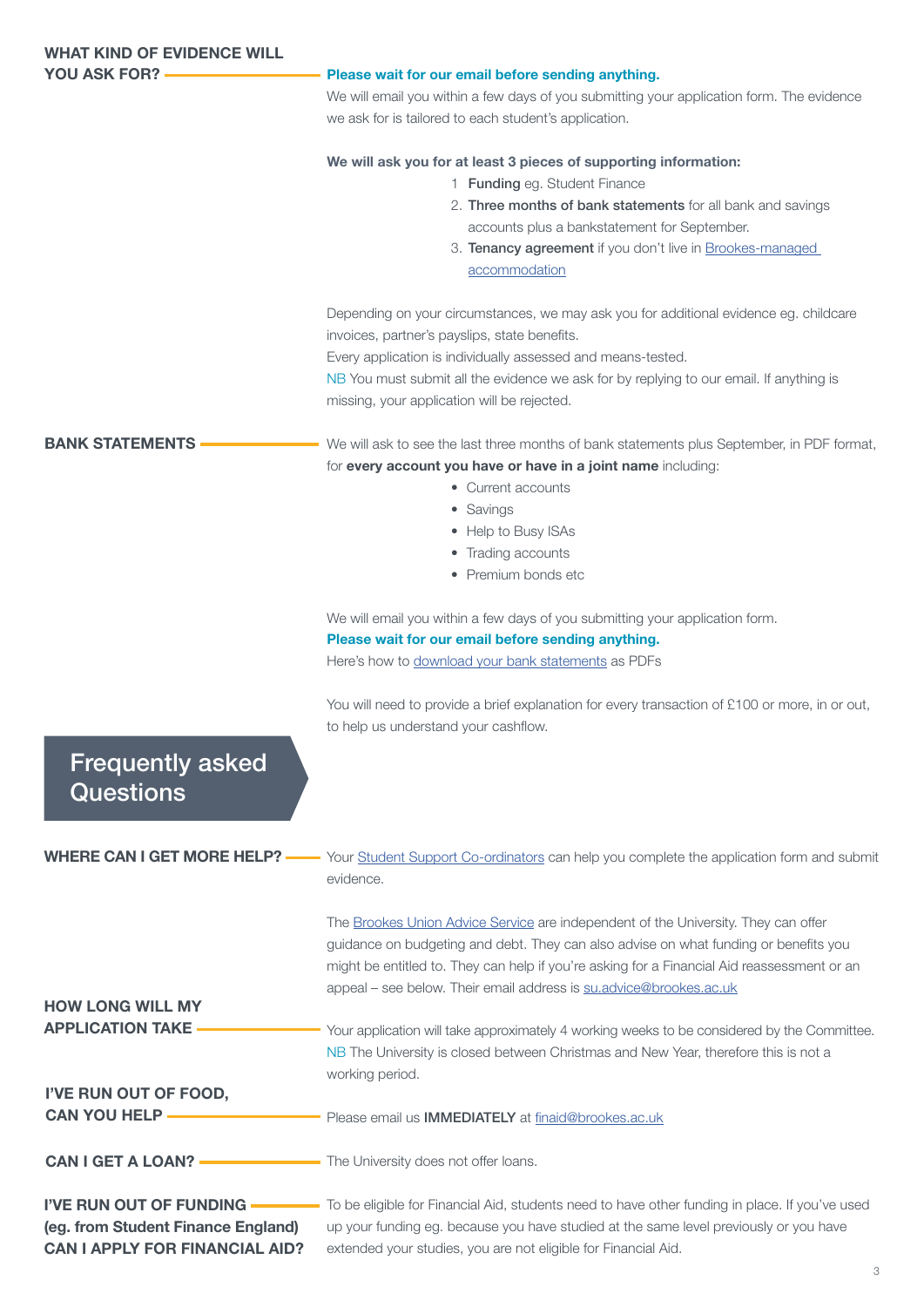|                                                                                                                      | The only exception are Paramedic students who are currently not eligible for a second<br>student loan under the allied healthcare regulations.                                                                                                                                                                                                                                                                       |
|----------------------------------------------------------------------------------------------------------------------|----------------------------------------------------------------------------------------------------------------------------------------------------------------------------------------------------------------------------------------------------------------------------------------------------------------------------------------------------------------------------------------------------------------------|
| <b>HOW WILL I BE PAID? DO I HAVE</b><br>TO REPAY ANY AWARD I GET?<br>I'VE HAD TO GO PART-TIME                        | We will ask you for bank details into which an award can be paid.<br>We may pay all or part of any award direct to a third party eg. your landlord.<br>We may make all or part of any award in the form of Tesco e-vouchers for food and<br>other essentials.<br>You don't need to pay any award back, it's not a loan.<br>No. Financial Aid will not cover the cost of council tax for students whose mode of study |
| (because of my results and am now<br>paying council tax). CAN I APPLY FOR<br><b>FINANCIAL AID TO COVER THE COST?</b> | has changed to part-time due to their academic results.                                                                                                                                                                                                                                                                                                                                                              |
| I'VE RUN OUT OF MONEY, CAN I GET<br><b>SOME FROM FINANCIAL AID?</b>                                                  | Applications are means-tested: to be made an award, you would need to show a shortfall<br>over the whole academic year.                                                                                                                                                                                                                                                                                              |
|                                                                                                                      | Students are expected to have planned and budgeted for their time at university, and to<br>live within their means. The Brookes Union Advice Service can offer budgeting and debt-<br>management guidance; their email address is email su.advice@brookes.ac.uk                                                                                                                                                      |
| <b>I HAVE DEBTS FROM BEFORE I</b><br><b>STARTED UNIVERSITY, WILL YOU</b><br><b>TAKE THESE INTO ACCOUNT?</b>          | Assessments do not usually take pre-existing debts into account. It's assumed that, when                                                                                                                                                                                                                                                                                                                             |
|                                                                                                                      | students start a degree course, they have made sure to put their finances in order. The<br>Brookes Union Advice Service can offer budgeting and debt-management guidance; their<br>email address is email su.advice@brookes.ac.uk                                                                                                                                                                                    |
| <b>CAN I APPLY MORE THAN ONCE A</b>                                                                                  |                                                                                                                                                                                                                                                                                                                                                                                                                      |
| <b>YEAR?</b>                                                                                                         | We means-test your application over the whole academic year and any award is made on<br>that basis. If you've had a change of circumstances and you didn't receive the maximum<br>award available, you can reapply.                                                                                                                                                                                                  |
|                                                                                                                      | Summer applications may be considered from students who've already been made an<br>award during the academic year but have ongoing financial difficulties.                                                                                                                                                                                                                                                           |
| <b>WHAT'S THE DEADLINE FOR</b><br><b>APPLYING? -</b>                                                                 |                                                                                                                                                                                                                                                                                                                                                                                                                      |
|                                                                                                                      | Continuing students can apply at any time.<br>Graduating students need to apply at least 4 weeks before their completion date. Check<br>the deadline dates                                                                                                                                                                                                                                                           |
| <b>I'VE BEEN SCAMMED. WILL</b>                                                                                       |                                                                                                                                                                                                                                                                                                                                                                                                                      |
| <b>FINANCIAL AID COVER MY LOSS? —</b>                                                                                | Financial Aid doesn't cover loss resulting from fraudulent activity. The Citizens Advice<br>Bureau offers advice. If you need emotional support, please do contact the Wellbeing team                                                                                                                                                                                                                                |
| I'M ON APPROVED TEMPORARY<br><b>WITHDRAWAL. CAN I APPLY?</b>                                                         | You can apply if you can show that an award would make a demonstrable difference to<br>your return to study.                                                                                                                                                                                                                                                                                                         |
| <b>HOW IS MY APPLICATION</b>                                                                                         |                                                                                                                                                                                                                                                                                                                                                                                                                      |
| <b>ASSESSED?</b>                                                                                                     | The assessment process is designed to ensure that all applicants are looked at consistently.<br>Every application is considered by the Financial Aid Committee.                                                                                                                                                                                                                                                      |
|                                                                                                                      | When deciding whether a payment can be made, we will look at your expected and<br>assumed income and what is considered to be 'reasonable' expenditure on living.                                                                                                                                                                                                                                                    |
|                                                                                                                      | What is 'reasonable' expenditure?                                                                                                                                                                                                                                                                                                                                                                                    |

Your student finance is there to help with your rent, food, travel to campus, course materials, utilities etc. There is no room for lifestyle expenses eg. shopping sprees, costly mobile phone bills, online gambling. Where there is evidence of such spending, you will be directed to the [Brookes Union Advice Service](https://www.brookesunion.org.uk/advice) for budgeting/debt management guidance.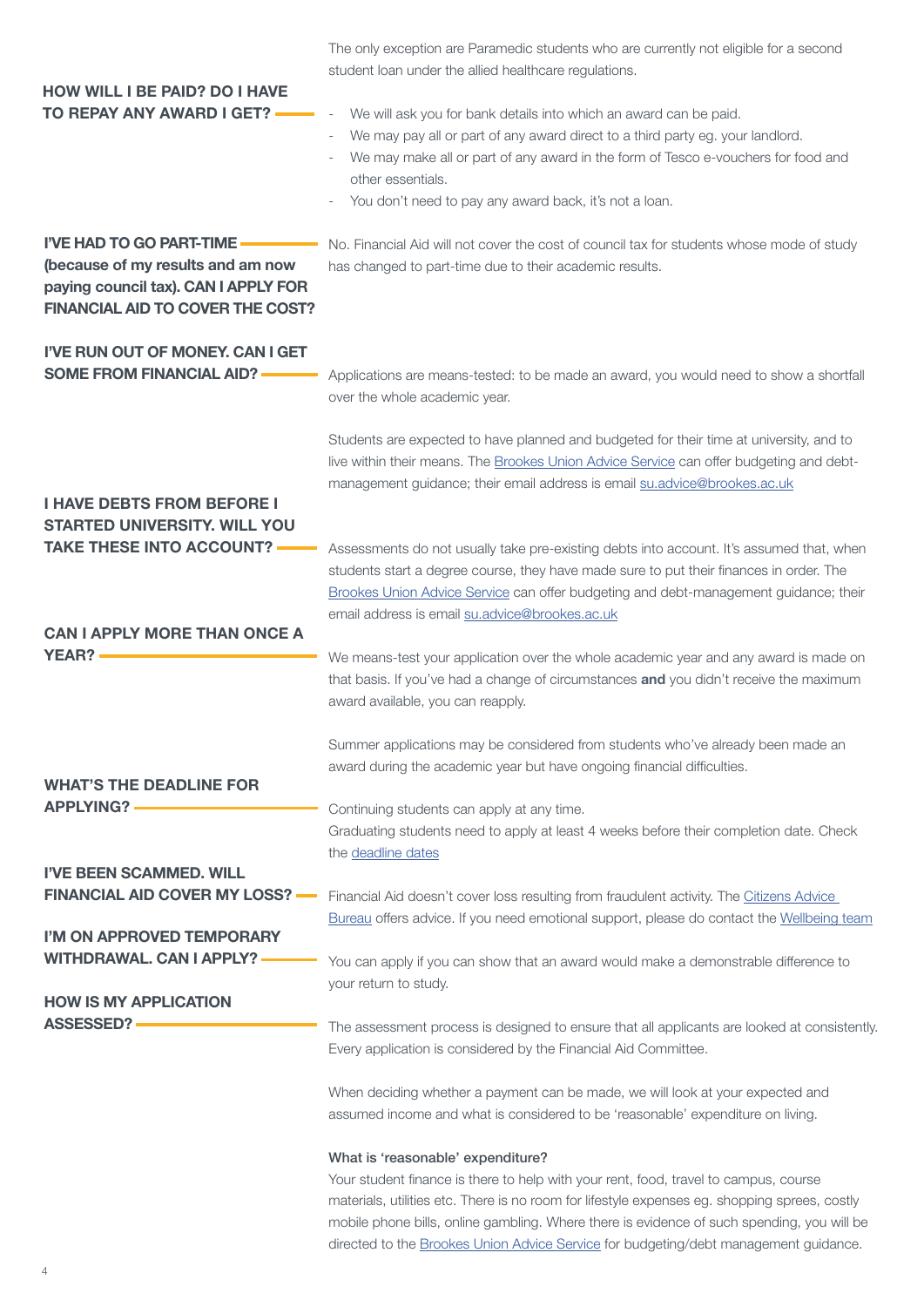#### CAPS ON EXPENDITURE

There is a cap (upper limit) on the amounts Financial Aid considers reasonable when considering expenses for day-to-day living. The tables below show the caps allowed when we assess your application.

#### WEEKLY LIVING COSTS excluding rent

This is the weekly expenditure we allow for costs such as food, household bills eg. gas and wifi, clothes, phone, sport, entertainment etc.

| Single student living in Halls                                  | £148 |
|-----------------------------------------------------------------|------|
| Single student not living in Halls                              | £158 |
| Student with partner living in Halls                            | £196 |
| Student with partner not living in Halls                        | £206 |
| One child                                                       | £96  |
| Each additional child                                           | £78  |
| One-off family premium where a student has one or more children | £18  |

| <b>CAPS ON RENT / MORTGAGE</b>              |                                                                    |  |  |
|---------------------------------------------|--------------------------------------------------------------------|--|--|
| Living in Halls (University or partnership) | £183 per week per student and partner<br>and/or dependent per week |  |  |
| Living in private rented accommodation      | £133 per week per student and partner<br>and/or dependent per week |  |  |
| Paying a mortgage                           | £133 per week per student and partner<br>and/or dependent per week |  |  |
| Living in parent's or other relative's home | £50 per week $-$ rent only                                         |  |  |

| <b>CAPS ON TRAVEL</b>                                                                                                                                                                                                          |                        |  |
|--------------------------------------------------------------------------------------------------------------------------------------------------------------------------------------------------------------------------------|------------------------|--|
| Travel is from semester-time address to campus. No allowance is made for travel to<br>parental or other addresses.                                                                                                             |                        |  |
| Non-essential car user with Brookes Key                                                                                                                                                                                        | £50 per academic year  |  |
| Non-essential car user without Brookes Key                                                                                                                                                                                     | £367 per academic year |  |
| Essential car user ie.<br>• Students with children or other caring responsibility<br>• Blue Badge holder<br>• Healthcare placement                                                                                             | £55 per week           |  |
| • Education placement<br>If you do not fall into fall into one of these categories, we<br>don't consider you to be an essential car user.<br>The allowance includes car-running costs: tax, repairs, MOT,<br>servicing, petrol |                        |  |

#### ASSUMED INCOME fulltime undergraduate student

It is expected that students will supplement their funding eg. Student Finance by a variety of means such as part-time work, vacation work, savings. The assumed income figure will stay the same regardless of whether the student earns more or less than that figure. Assumed income is waived for students with caring responsibilities, a disability which prevents them from working, or placement commitments which prevent them from working eg. paramedic students.

| <b>ASSUMED INCOME PER YEAR</b> |        |  |
|--------------------------------|--------|--|
| Standard year                  | £2,392 |  |
| Penultimate year               | £1.595 |  |
| Final year                     | £798   |  |

For part-time students, we take into account actual earnings.